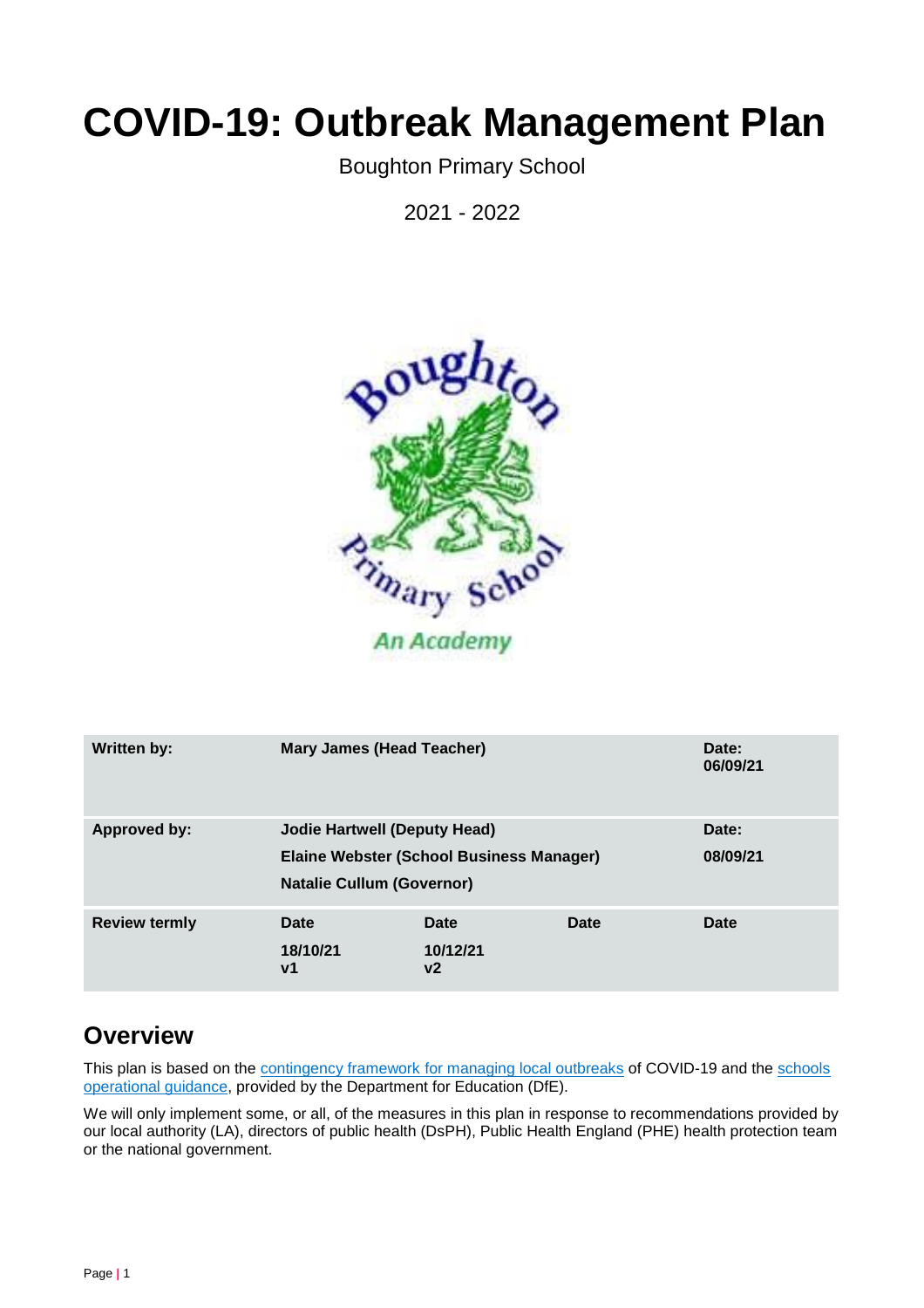## **1. Introduction**

All education settings need to have a COVID-19 Outbreak Management Plan (C-19OMP) in place, which it may be necessary to implement to help manage a COVID-19 outbreak within the school.

Actions will be considered when either of the following thresholds are met:

- There are 5 positive cases amongst pupils or staff *who are likely to have mixed closely* within a 10 day period
- 10% of pupils or staff *who are likely to have mixed closely* test positive within a 10-day period

In addition, the following circumstances may lead to the implementation of the C-19OMP:

- If COVID-19 infection rates in the community are extremely high, and other measures have failed to reduce transmission
- As part of a package of measures responding to a 'variant of concern' (VoC)
- > To prevent unsustainable pressure on the NHS

## **2. Seeking public health advice**

When one of the thresholds above is met, we will review the testing, hygiene and ventilation measures already in place.

We will also seek public health advice from a director of public health or health protection team. Either the Head Teacher, or an approver of this plan, will be responsible for seeking this advice, and will do so by telephoning the DfE helpline (0800 046 8687, option 1) or in line with any other local arrangements in place at the time.

## **3. Shielding**

In the event of the reintroduction of shielding, we will adhere to national guidance, which would apply to those on the shielded [patient list \(SPL\).](https://digital.nhs.uk/coronavirus/shielded-patient-list)

We will speak to individuals required to shield about additional protective measures in school or arrangements for home working or learning.

#### **4. Other measures**

Parents, carers, pupils and staff will be informed promptly about the introduction of control measures. This will be done via our usual communication channels (emails, Tapestry, School News and/or Google Classroom) once a decision has been made.

If recommended, we will limit:

- > Residential educational visits
- > Open days
- > Transition or taster days
- > Parents coming into school
- > Live performances

If recommended, we will (re)introduce:

- > Additional testing for staff
- > Bubbles, to reduce mixing between groups
- Face coverings in communal areas and classrooms for staff and visitors (unless exempt)